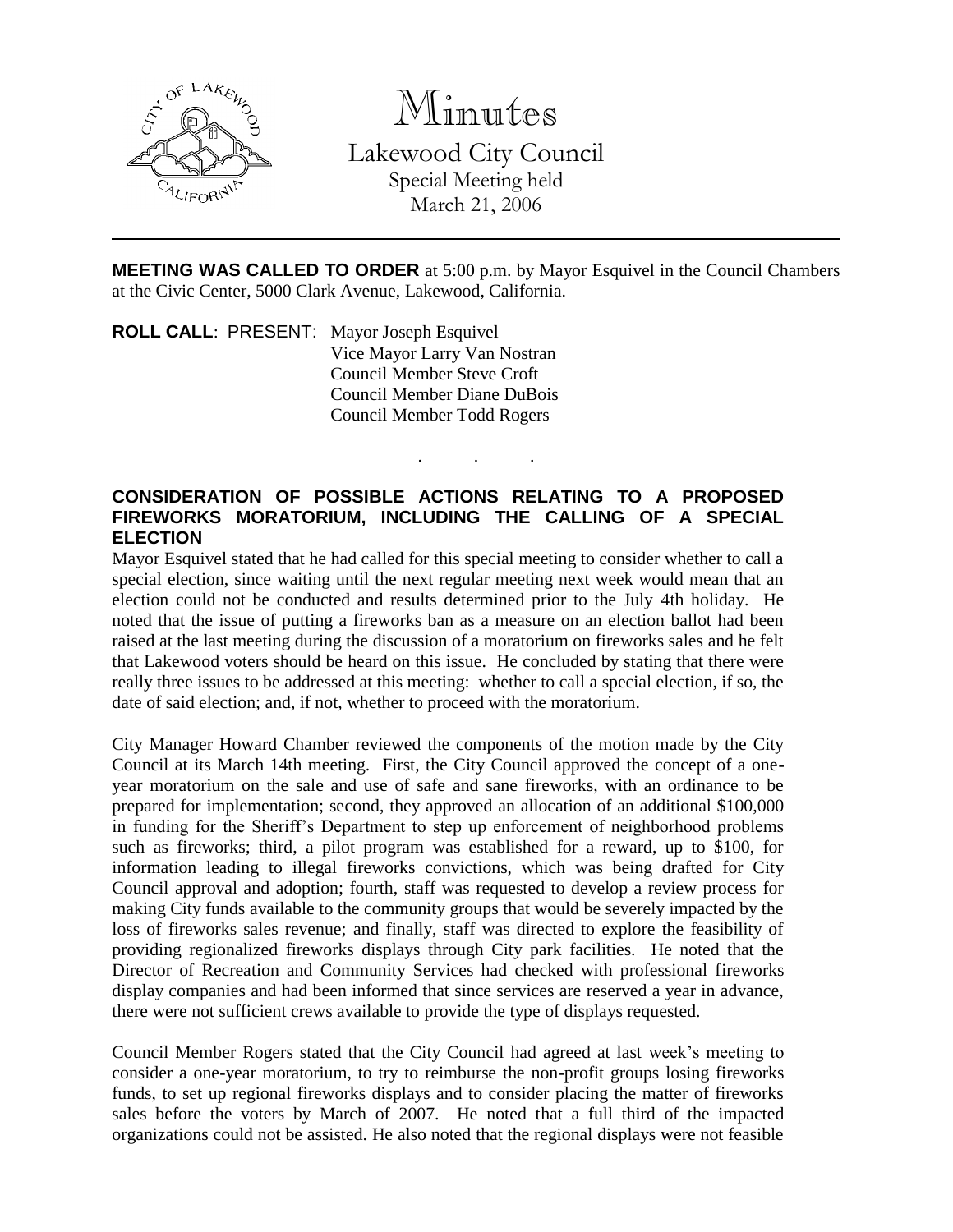## **PROPOSED FIREWORKS MORATORIUM/SPECIAL ELECTION** - Continued

for July 2006. He did, however, support the concept of holding a special election to put this matter before the voters. He expressed concern that there was no guarantee that the results of a June election could be certified in time for the July 4th holiday. Even if results were available quickly, there would still not be enough time for community groups to gear up for fireworks sales if the voters were to support future sales, not sufficient time to advise the public about whether fireworks were allowed or not, and it would put the holiday celebrations plans of everyone in the City on hold. He stated that he would advocate abandoning the moratorium and place this matter before the voters at the November 2006 election. This date would provide time for the community organizations to make other funding plans if the voters approve a ban. He encouraged all of the community organizations to work closely with the City to identify users of illegal fireworks, noting that it would be important to see the impacts of the extra law enforcement and the reward program. He concluded by stating that safe and sane fireworks had been a Lakewood tradition for more the 40 years, it was only fair to allow more than a few months for residents to decide whether it was time to get rid of them.

COUNCIL MEMBER ROGERS MOVED THAT THE ONE-YEAR MORATORIUM NOT BE ENACTED AND THAT THE MATTER OF THE SALE AND USE OF FIREWORKS BE PLACED ON THE BALLOT FOR CONSOLIDATION WITH THE NOVEMBER STATEWIDE ELECTION. COUNCIL MEMBER CROFT SECONDED.

Council Member Croft stated he echoed the statements made by Council Member Rogers and expressed his concern that what had initially been raised as a matter of public safety had shifted to a debate about local fund raising. He noted that while he was concerned about placing an undue burden on local community groups, he wanted the issue of fireworks to have the thoughtful and deliberative debate due a matter with such far reaching consequences.

Vice Mayor Van Nostran stated his feelings about the moratorium were mixed. He noted the legal advice had indicated that because of the U.S. Constitution's Establishment Clause, separating church and state, the City Council would not be able to assist at least a third of the organizations because of their religious association. Without the ability to assist those organizations, he could not support the moratorium. He stated he would support Council Member Roger's motion which would give the organizations more time to make alternate plans, and would provide an opportunity to see if additional enforcement and the assistance of the community could sufficiently impact the spread of illegal fireworks.

Council Member DuBois stated that Council Member Rogers had spoken well for all the Council and that she would enthusiastically support a special election in November. She expressed reservations about using public revenues to support specific community groups and concluded that it was a better option to allow the electorate to make their opinions known, and, in the event a ban was approved, provide additional time for the community groups to seek other funding options.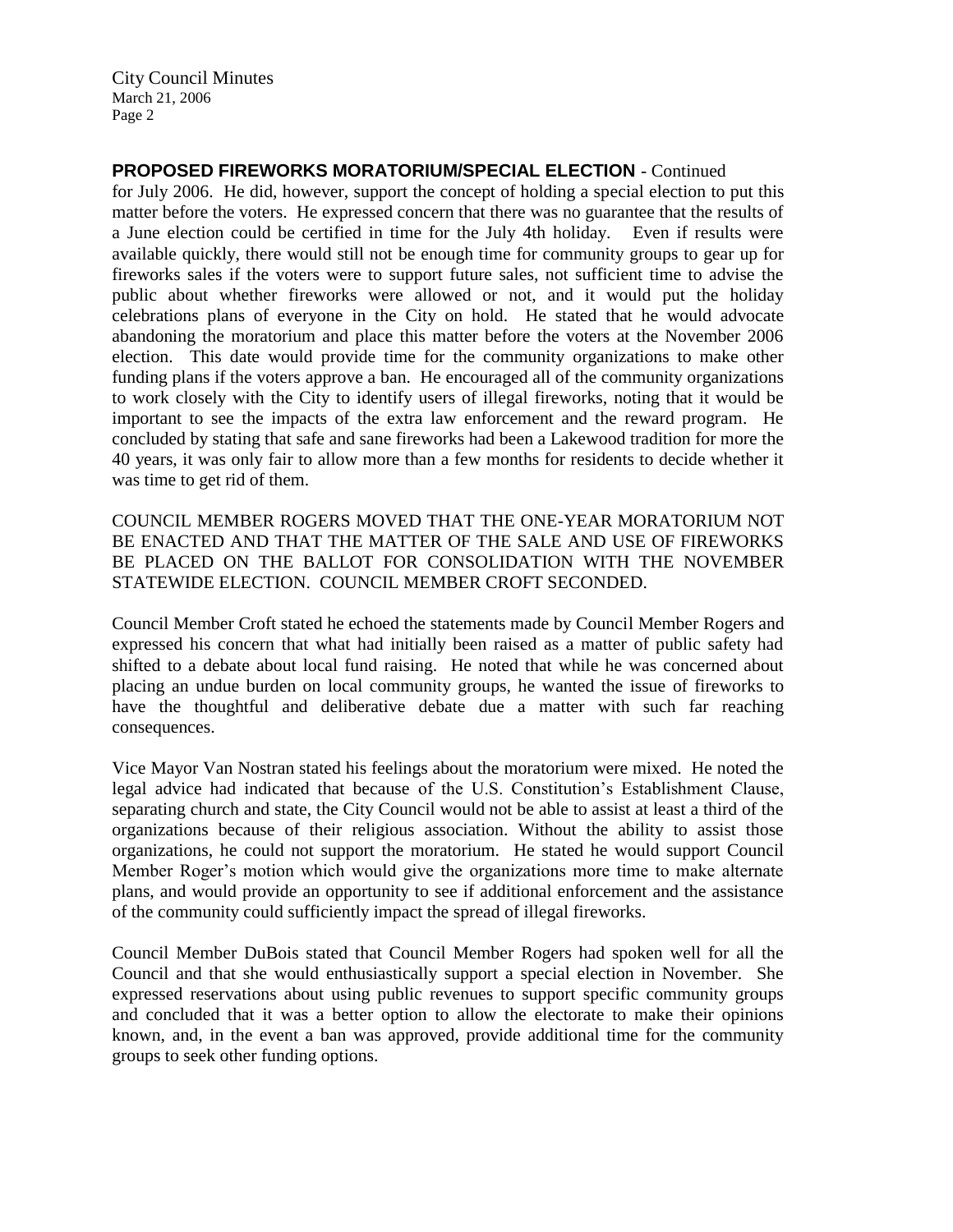## **PROPOSED FIREWORKS MORATORIUM/SPECIAL ELECTION** - Continued

Mayor Esquivel stated he would also support the motion to allow the people of Lakewood to have their opportunity to state a preference. He also stated that he had no wish to punish those families that enjoyed using safe and sane fireworks, but was very concerned about the excessive number of illegal fireworks being discharged in Lakewood.

Mike Sweet, Tim Devine, Jerry Cleveland, Ernie Earl, and Bob McKittrick, representing Little League Baseball, addressed the City Council in favor of the motion. They cited reasons such as: safe and sane fireworks were not the real problem; it would be unfair to punish those who only use the safe and sane fireworks and do not break the law; fireworks sales were needed to support the youth of the community; the community organizations would eagerly support the City's efforts to stop the use of illegal fireworks; and they would also support the reward program.

Steve Hansen expressed concern about the safety aspects of fireworks, noting thousands of fireworks-related injuries last year. He also stated that momentum would be lost by November.

City Attorney Steve Skolnik advised that the specifics of the reward program could not be discussed at this meeting as it was not part of the special meeting notice.

John Kelly, representing TNT fireworks, stated he concurred with the motion and that the makers of safe and sane fireworks were very strictly regulated by the State of California and would continue to work for legislation to increase penalties for sale and possession of illegal fireworks.

Responding to a question from Vice Mayor Van Nostran, Mr. Kelly advised that although the sale of illegal fireworks over the Internet was a problem, it was not a large percentage of the total amount of illegals brought into the State.

Gary Robertson, representing the Lakewood Gardens Civic Association; Jerry Roman, representing Artesia Football; and Chad Matthews addressed the City Council in support of the motion. They included remarks regarding the need for the District Attorney to support convictions for illegal fireworks violations; that the people of Lakewood deserved the opportunity to voice their preferences; that the City Council had been responsive to the needs and wishes of residents; and that nationally, only 13 percent of all fireworks-related injuries were actually caused by safe and sane fireworks.

Mayor Esquivel stated it would be important to let people know where and how they could turn in illegal fireworks without consequences.

The City Attorney advised that there were resolutions that the City Council would need to adopt to start the special election process.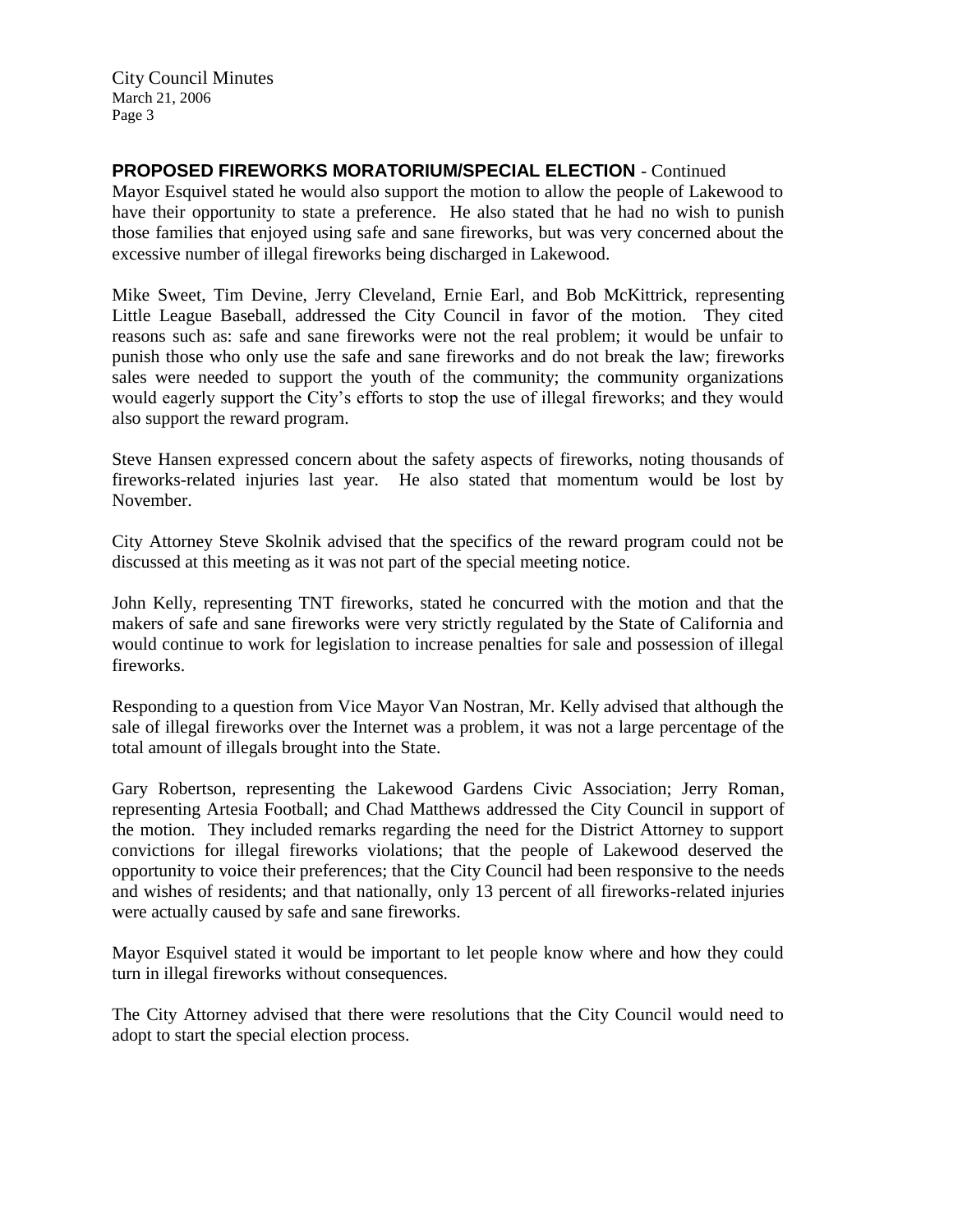**PROPOSED FIREWORKS MORATORIUM/SPECIAL ELECTION** - Continued

The City Clerk identified the four resolutions that would be required.

RESOLUTION NO. 2006-9; A RESOLUTION OF THE CITY COUNCIL OF THE CITY OF LAKEWOOD, CALIFORNIA, CALLING AND GIVING NOTICE OF THE HOLDING OF A SPECIAL MUNICIPAL ELECTION TO BE HELD IN SAID CITY ON TUESDAY, NOVEMBER 7, 2006, FOR THE SUBMISSION TO THE QUALIFIED VOTERS A PROPOSED ORDINANCE

RESOLUTION NO. 2006-10; A RESOLUTION OF THE CITY COUNCIL OF THE CITY OF LAKEWOOD, CALIFORNIA, REQUESTING THE BOARD OF SUPERVISORS OF THE COUNTY OF LOS ANGELES TO CONSOLIDATE A SPECIAL MUNICIPAL ELECTION TO BE HELD ON NOVEMBER 7, 2006, WITH THE STATEWIDE GENERAL ELECTION TO BE HELD ON THE DATE PURSUANT TO §10403 OF THE ELECTIONS CODE

RESOLUTION NO. 2006-11; A RESOLUTION OF THE CITY COUNCIL OF THE CITY OF LAKEWOOD, CALIFORNIA, SETTING PRIORITIES FOR FILING A WRITTEN ARGUMENT REGARDING A CITY MEASURE AND DIRECTING THE CITY ATTORNEY TO PREPARE AN IMPARTIAL ANALYSIS

RESOLUTION NO. 2006-12; A RESOLUTION OF THE CITY COUNCIL OF THE CITY OF LAKEWOOD, CALIFORNIA, PROVIDING FOR THE FILING OF REBUTTAL ARGUMENTS FOR CITY MEASURES SUBMITTED AT MUNICIPAL ELECTIONS

COUNCIL MEMBER ROGERS MOVED TO AMEND THE MOTION TO INCLUDE THE ADOPTION OF RESOLUTIONS NO. 2006-9 THROUGH NO. 2006-12. COUNCIL MEMBER CROFT, AS THE SECOND TO THE MOTION, CONCURRED.

Council Member Rogers stated that the fireworks issue appeared to be fairly evenly divided and that although he felt strongly that it was the job of the City Council to represent the will of the people, sometimes the people need to be heard from directly, through the voting process. He noted that as a law enforcement officer in another community, the issue of illegal fireworks was one that people were struggling with everywhere. He concluded by stating that he and his colleagues on the City Council were dedicated to doing everything possible to deal with this issue.

UPON ROLL CALL VOTE, THE MOTION WAS APPROVED:

AYES: COUNCIL MEMBERS: Van Nostran, Croft, DuBois, Rogers and Esquivel NAYS: COUNCIL MEMBERS: None

. . .